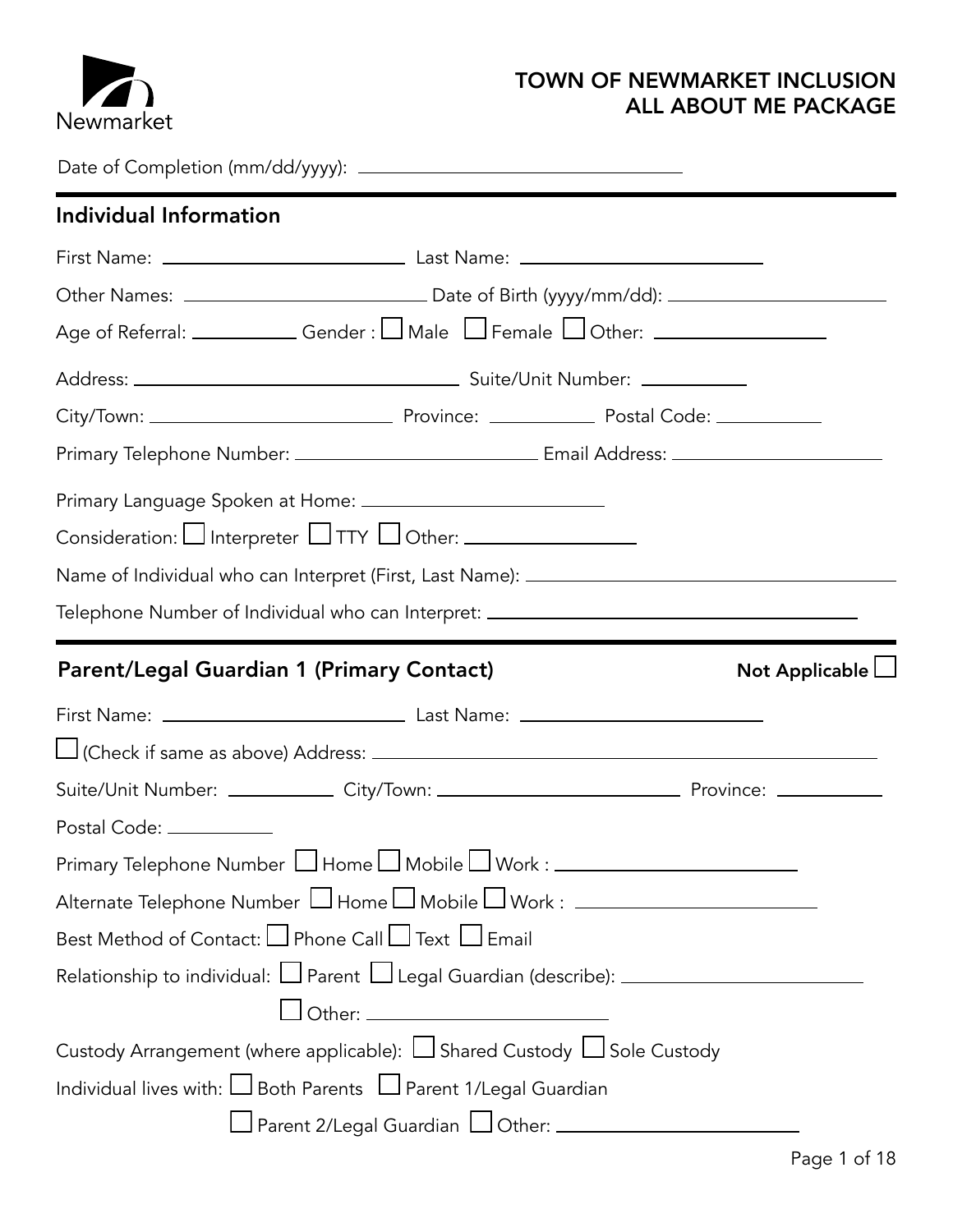## Parent/Legal Guardian 2 Not Applicable and Applicable Applicable and Applicable Applicable Applicable Applicable

|  | Not Applicable $\Box$ |  |
|--|-----------------------|--|
|  |                       |  |

| Suite/Unit Number: ______________ City/Town: ___________________________________ Province: ______________                               |  |
|-----------------------------------------------------------------------------------------------------------------------------------------|--|
| Postal Code: ___________                                                                                                                |  |
| Primary Telephone Number $\Box$ Home $\Box$ Mobile $\Box$ Work : $\_\_\_\_\_\_\_\_\_\_\_\_\_\_\_\_\_\_\_\_\_\_\_\_\_\_\_\_\_\_\_\_\_\_$ |  |
| Alternate Telephone Number □ Home □ Mobile □ Work : ____________________________                                                        |  |
| Best Method of Contact: $\square$ Phone Call $\square$ Text $\square$ Email                                                             |  |
| <b>Emergency Contact Information</b>                                                                                                    |  |

| Primary Telephone Number □ Home □ Mobile □ Work : _____________________________                                                         |  |
|-----------------------------------------------------------------------------------------------------------------------------------------|--|
| Secondary Telephone Number $\Box$ Home $\Box$ Mobile $\Box$ Work : $\_\_\_\_\_\_\_\_\_\_\_\_\_\_\_\_\_\_\_\_\_\_\_\_\_\_\_\_\_\_\_\_\_$ |  |
| Alternate Telephone Number □ Home □ Mobile □ Work : ____________________________                                                        |  |

## Alternate Pick-Up

Please list anyone who may pick the participant other than caregivers listed above. Photo ID will be required to pick up participant (including Caregivers).

| Name: | Relation: |
|-------|-----------|
| Name: | Relation: |
| Name: | Relation: |
| Name: | Relation: |

## Transportation Information

Arrival: Departure:

 $\Box$  Participant travels independently

 $\Box$  Participant will travel with a family member/caregiver

 $\Box$  Participant will travel using YRT Mobility Plus

If required, YRT Mobility Plus ID Number & Password: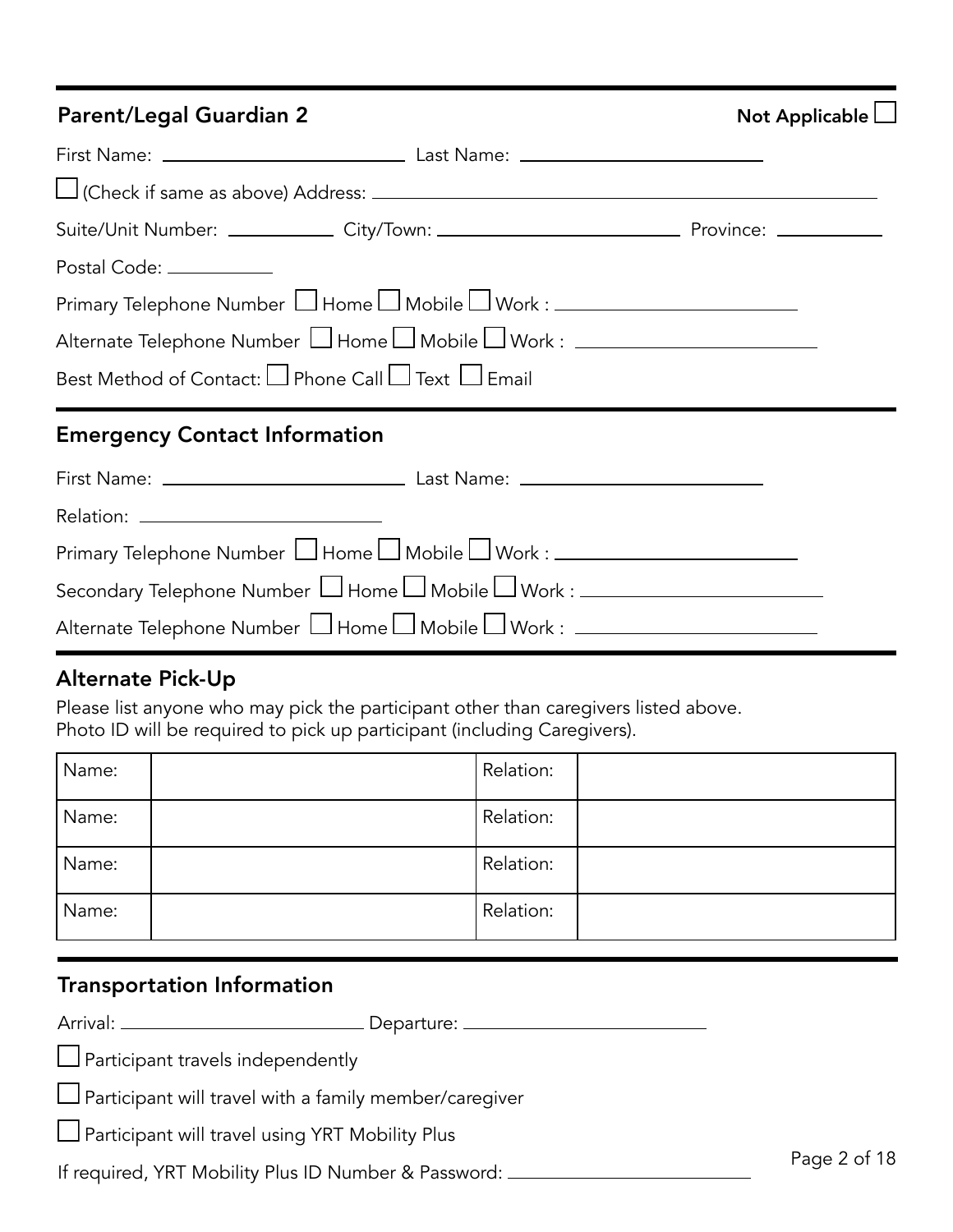| <b>Medical Diagnosis and Information</b>                                       |  |                                                                                                                                                      |           |          |
|--------------------------------------------------------------------------------|--|------------------------------------------------------------------------------------------------------------------------------------------------------|-----------|----------|
| $\Box$ ADD                                                                     |  | Does the individual have a formal diagnosis? Please check all that apply. $\Box$ Yes $\Box$ No<br>□ ADHD   □ Down Syndrome     □ Developmental Delay |           | J Autism |
|                                                                                |  | If yes, describe and provide any other pertinent diagnostic information:                                                                             |           |          |
| Please list medications:                                                       |  | Does the participant take prescribed medication? $\Box$ Yes $\Box$ No                                                                                |           |          |
| Medication                                                                     |  | Dosage                                                                                                                                               | Frequency |          |
|                                                                                |  |                                                                                                                                                      |           |          |
|                                                                                |  |                                                                                                                                                      |           |          |
|                                                                                |  |                                                                                                                                                      |           |          |
| Allergies (Participant is requested to wear a MedicAlert bracelet or necklace) |  |                                                                                                                                                      |           |          |
|                                                                                |  |                                                                                                                                                      |           |          |

| List life-threatening allergies:        | $\square$ Bee stings | $\Box$ Peanuts | Does individual carry an    |
|-----------------------------------------|----------------------|----------------|-----------------------------|
|                                         | Other:               |                | Epi-pen? $\Box$ Yes<br>J No |
|                                         |                      |                |                             |
|                                         |                      |                |                             |
| List non-life-threatening<br>allergies: |                      |                |                             |

ш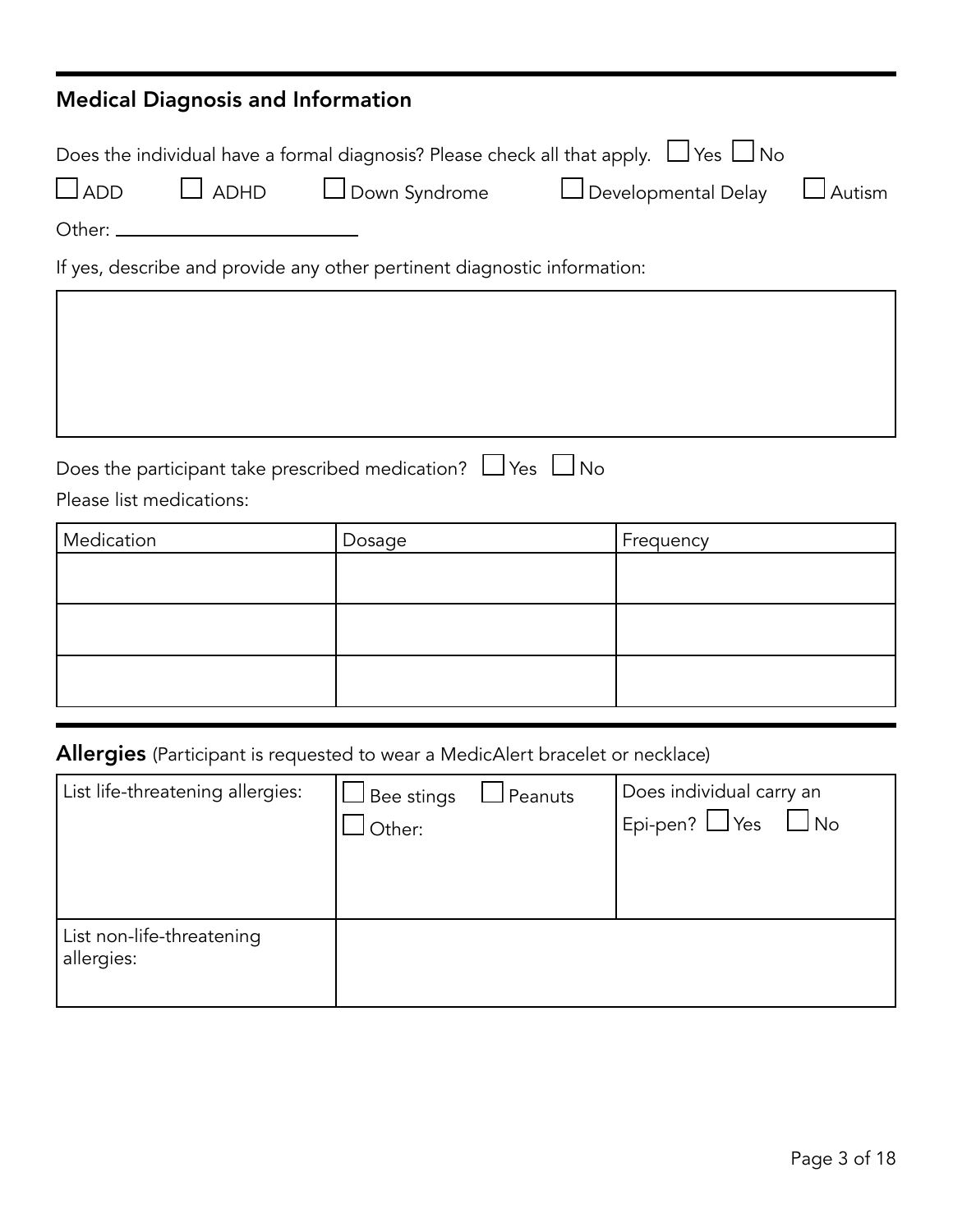| <b>Conditions</b> (Please indicate if applicable)                                                                                                                                                                                                                                                                                                    |                                                                                                |  |  |  |
|------------------------------------------------------------------------------------------------------------------------------------------------------------------------------------------------------------------------------------------------------------------------------------------------------------------------------------------------------|------------------------------------------------------------------------------------------------|--|--|--|
| $\Box$ Cardiac $\Box$ Seizures $\Box$ Diabetes $\Box$ Asthma $\Box$ Other:                                                                                                                                                                                                                                                                           |                                                                                                |  |  |  |
| Does participant carry an inhaler/ventilator?<br>$\Box$ Yes $\Box$ No                                                                                                                                                                                                                                                                                | Does the participant require medication to take<br>during the program?<br>$\Box$ Yes $\Box$ No |  |  |  |
| Does the participant have any health concerns or restrictions for participation in physical activities<br>such as throwing/catching a ball, walking/running, jumping, swinging on a swing, climbing on a<br>climbing apparatus, swimming, playing sports or active games, cardio activity, or fitness exercises?<br>Please describe in detail below: |                                                                                                |  |  |  |
|                                                                                                                                                                                                                                                                                                                                                      |                                                                                                |  |  |  |
| <b>Seizure Details</b>                                                                                                                                                                                                                                                                                                                               |                                                                                                |  |  |  |
| Has participant ever had a seizure? $\Box$ Yes $\Box$ No                                                                                                                                                                                                                                                                                             |                                                                                                |  |  |  |
|                                                                                                                                                                                                                                                                                                                                                      |                                                                                                |  |  |  |
|                                                                                                                                                                                                                                                                                                                                                      |                                                                                                |  |  |  |
| Describe what a typical seizure looks like below:                                                                                                                                                                                                                                                                                                    |                                                                                                |  |  |  |
|                                                                                                                                                                                                                                                                                                                                                      |                                                                                                |  |  |  |
|                                                                                                                                                                                                                                                                                                                                                      |                                                                                                |  |  |  |
|                                                                                                                                                                                                                                                                                                                                                      |                                                                                                |  |  |  |
|                                                                                                                                                                                                                                                                                                                                                      |                                                                                                |  |  |  |

Detailed seizure protocol (treatment/care/emergency plan):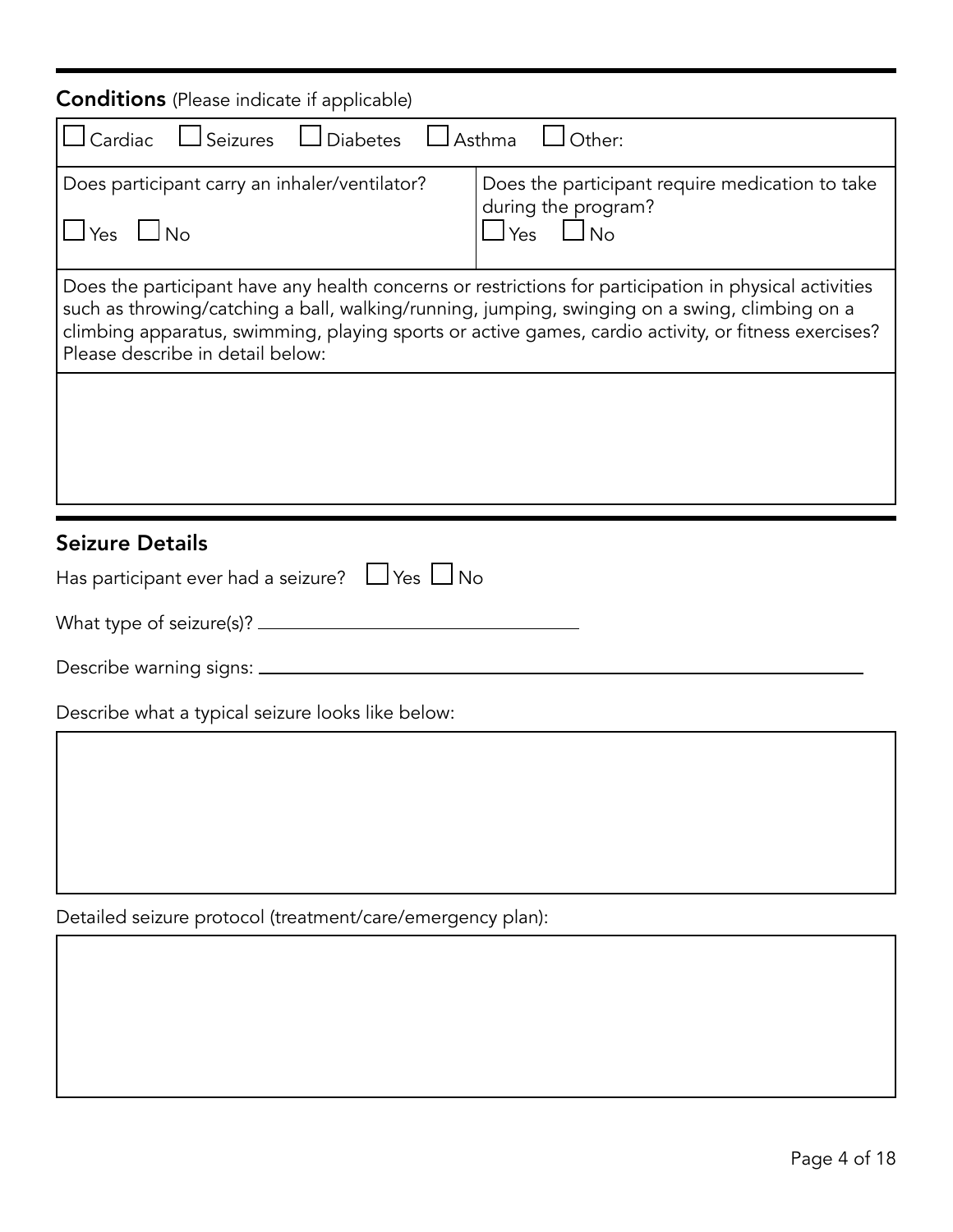## Seizure Details (cont.)

| I have attached a Protocol Instruction Document with specific details: $\Box$ Yes $\Box$ No               |  |  |  |
|-----------------------------------------------------------------------------------------------------------|--|--|--|
| Is medication to be administered? $\Box$ Yes<br>$\Box$ No                                                 |  |  |  |
| <b>Current School/Day Program(s)</b><br>Not Applicable $\lfloor$                                          |  |  |  |
| The individual is currently involved in the following day program(s) (check all that apply)               |  |  |  |
| $\Box$ Child Care<br>□ Home Child Care   □ Community/Agency Program                                       |  |  |  |
| $\Box$ School<br>□ No Program/At Home                                                                     |  |  |  |
|                                                                                                           |  |  |  |
|                                                                                                           |  |  |  |
|                                                                                                           |  |  |  |
| Can we contact the teacher for additional resources or information? $\Box$ Yes<br>$\Box$ No               |  |  |  |
| If the individual is in school, please indicate:                                                          |  |  |  |
| $\bigsqcup$ Full day - Integrated into General Education Class<br>Specialized Education Classroom         |  |  |  |
| $\Box$ Modified day – Integrated into General Education Class $\ \Box$ Special Staffing related to School |  |  |  |
| What activities do they participate in?                                                                   |  |  |  |
|                                                                                                           |  |  |  |
| How many students/participants are in the class/program: _______________________                          |  |  |  |
| How many staff and/or support are in the class/program                                                    |  |  |  |

(i.e. Teacher, Child and Youth Worker, EA, ECE, etc.):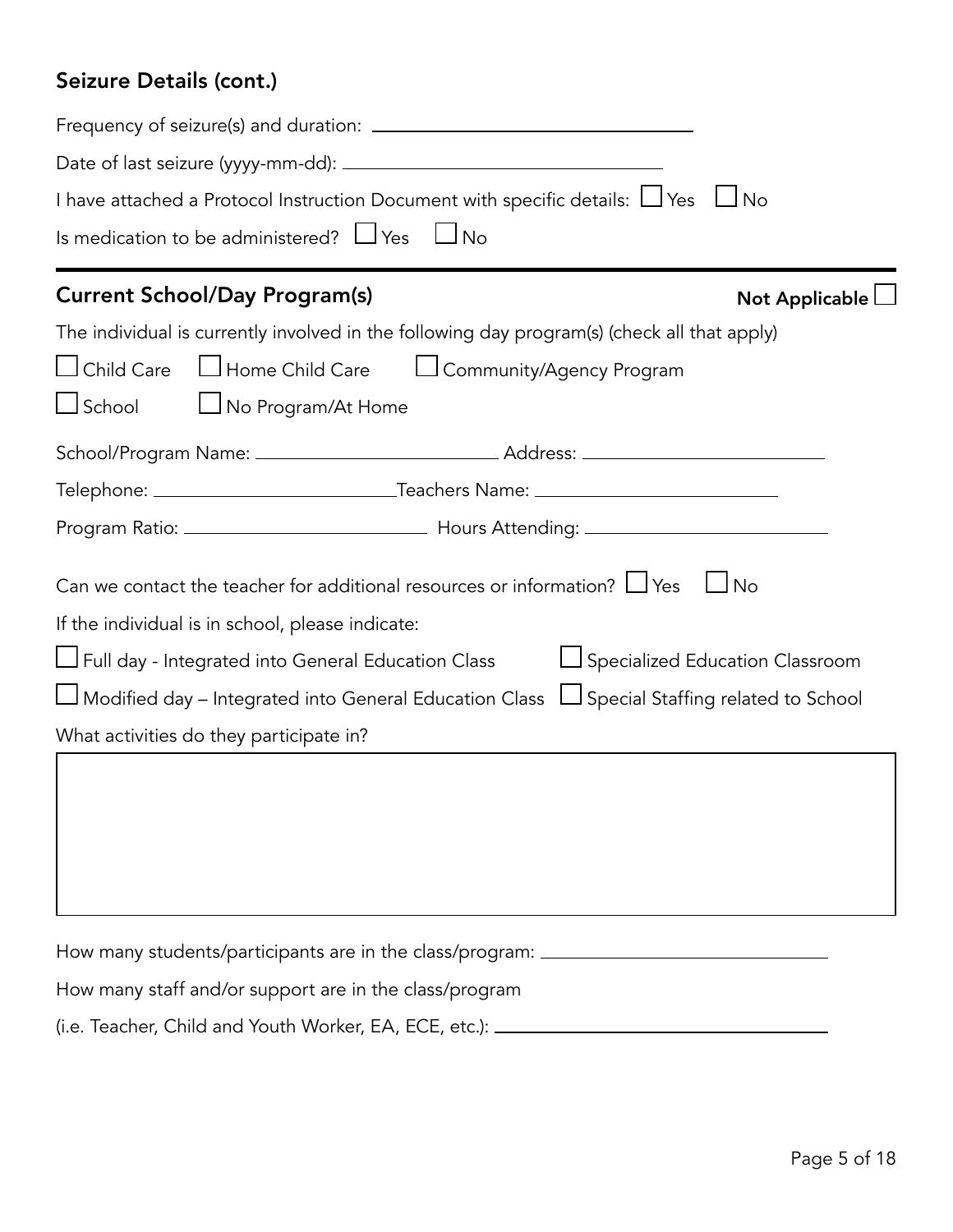# Current School/Day Program(s) (cont.)

| <b>Integrated into General Education Class</b>                                                                                                                                  | <b>Specialized Education Classroom</b>                                                                                                                                                                     |
|---------------------------------------------------------------------------------------------------------------------------------------------------------------------------------|------------------------------------------------------------------------------------------------------------------------------------------------------------------------------------------------------------|
| $\Box$ Educational Assistant assigned to the class<br>Educational Assistant assigned to the<br>participant<br>$\operatorname{\mathsf{J}}$ No support from educational assistant | Full time educational assistant for the class<br>Part time educational assistant for the class<br>No support from educational assistance for<br>participant<br>Personal Support Worker for the participant |
| What is the ratio in the classroom/day program?                                                                                                                                 |                                                                                                                                                                                                            |
| $\Box$ 1:5<br>$\Box$ 1:8<br>$\Box$ 1:3<br>$\Box$ 1:10                                                                                                                           | $\Box$ 1:1<br>$\perp$ 1:2                                                                                                                                                                                  |
|                                                                                                                                                                                 |                                                                                                                                                                                                            |
| Can you provide a current IEP (Independent Educational Plan? $\Box$ Yes $\Box$ No                                                                                               |                                                                                                                                                                                                            |
|                                                                                                                                                                                 |                                                                                                                                                                                                            |
| <b>Agencies/Professionals Involved</b>                                                                                                                                          |                                                                                                                                                                                                            |
| Please confirm agencies involved in support:                                                                                                                                    |                                                                                                                                                                                                            |
| □ York Support Services □ Kinark                                                                                                                                                | Children's treatment Network                                                                                                                                                                               |
| $\Box$ Blue Hills<br>□ Kerry's Place Autism Services □ CMHA                                                                                                                     |                                                                                                                                                                                                            |
| $\Box$ CCAC<br>$\Box$ Autism Ontario                                                                                                                                            | $\rfloor$ Meta                                                                                                                                                                                             |
| $\Box$ Safe Haven<br>Respite Services York Region                                                                                                                               |                                                                                                                                                                                                            |
|                                                                                                                                                                                 |                                                                                                                                                                                                            |
| May we contact the above agencies? $\Box$ Yes $\Box$ No                                                                                                                         |                                                                                                                                                                                                            |
| Do you have a current caseworker we may contact if needed? $\Box$ Yes $\Box$ No                                                                                                 |                                                                                                                                                                                                            |
|                                                                                                                                                                                 |                                                                                                                                                                                                            |
|                                                                                                                                                                                 |                                                                                                                                                                                                            |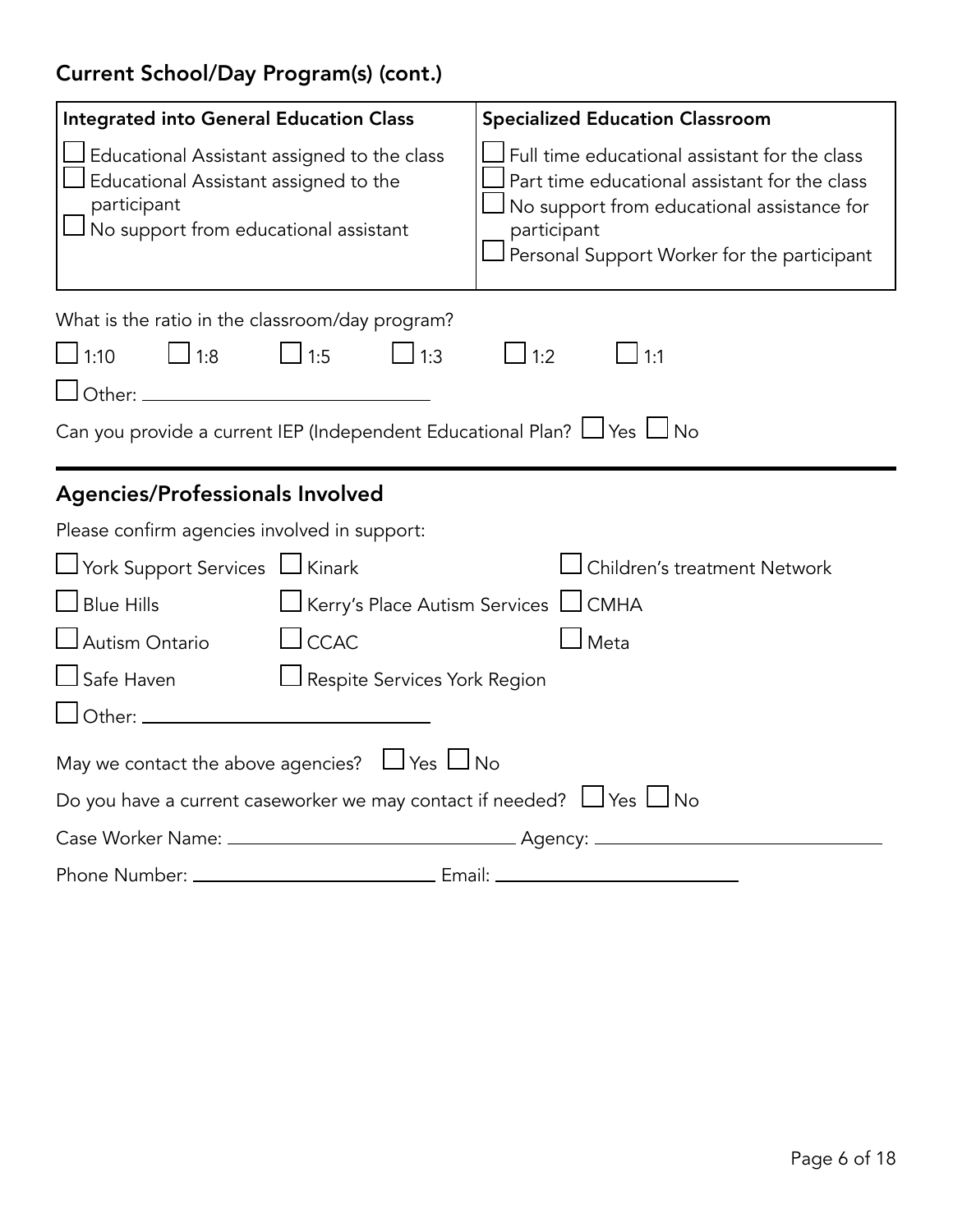# Speech and Language  $\Box$

How does the individual communicate or receive communication:

| Verbal                                                                      | <b>How Individual Communicates</b> | <b>How to Communicate</b><br>with Individual |
|-----------------------------------------------------------------------------|------------------------------------|----------------------------------------------|
| Single words                                                                |                                    |                                              |
| 2-3 word combination                                                        |                                    |                                              |
| Long, complex sentences                                                     |                                    |                                              |
| Spontaneous<br>communication                                                |                                    |                                              |
| Asks questions                                                              |                                    |                                              |
| Echolalic                                                                   |                                    |                                              |
| Perseverate                                                                 |                                    |                                              |
| List any words that may<br>have specific meaning<br>(e.g. glumpy = blanket) |                                    |                                              |

| Non-Verbal                           | <b>Usually</b> | <b>Sometimes</b> |
|--------------------------------------|----------------|------------------|
| Points, gestures, sounds             |                |                  |
| American Sign Language (ASL)         |                |                  |
| Written                              |                |                  |
| Picture exchange                     |                |                  |
| Leads adult/individual by hand       |                |                  |
| Alternative communication<br>devices |                |                  |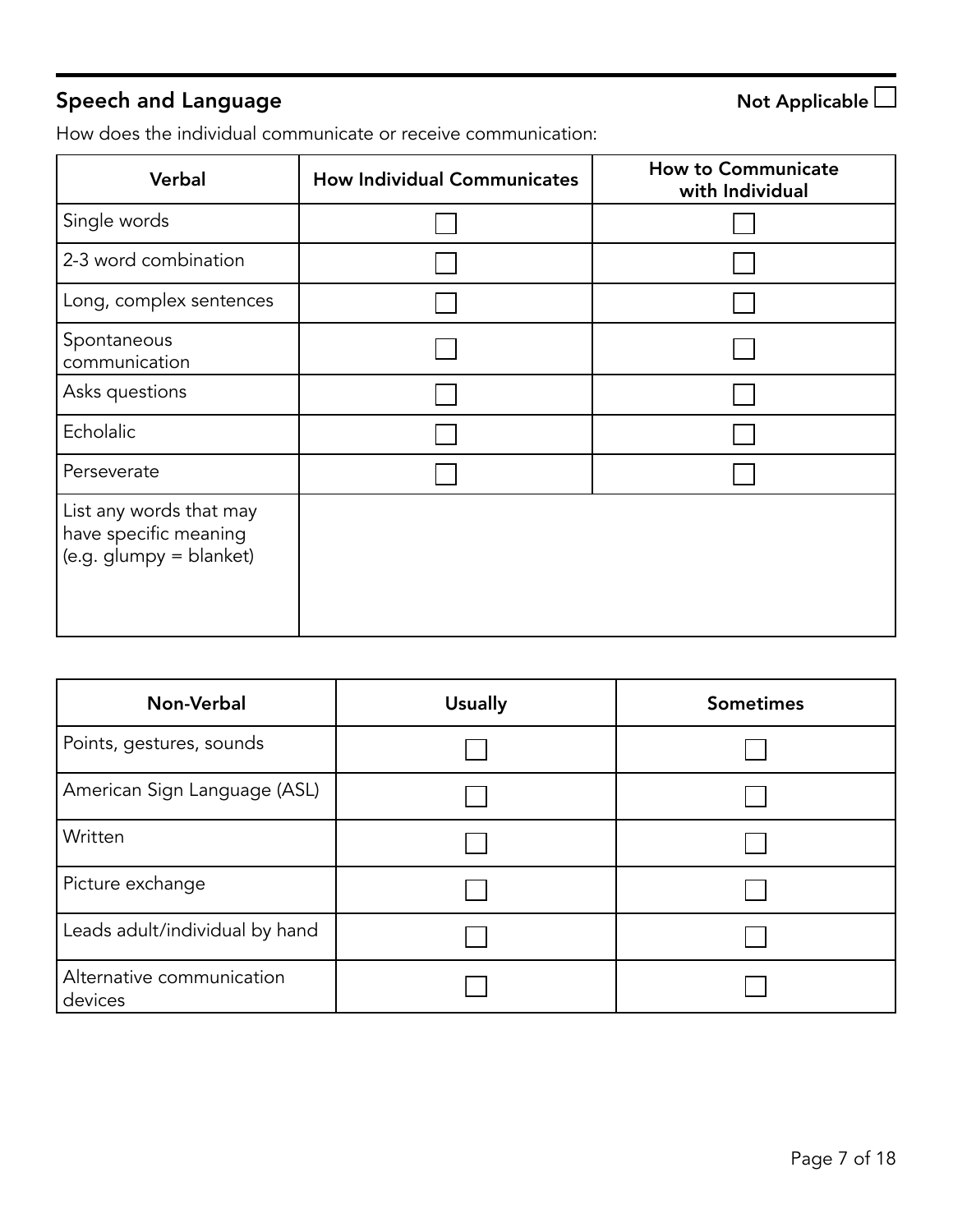How does the individual react when communication is not understood?

Г

| Does the individual follow directions/answer questions? | □ Always □ Sometimes □ Never                               |
|---------------------------------------------------------|------------------------------------------------------------|
| <b>Social</b>                                           | Not Applicable                                             |
| <b>Social Skills</b>                                    |                                                            |
| $\Box$ Enjoys group outings                             | $\sf J$ Ability to function in small groups (less than 10) |
| $\Box$ Tolerates noise well                             | Ability to function in large groups (10 or more)           |
| $\Box$ Prefers small groups (less than 10)              | Difficulty interacting with peers                          |
| $\Box$ Prefers large groups (10 or more)                | Difficulty interacting with adults                         |
| Prefers interaction with: $\Box$ Girl/Woman             | Boy/Man                                                    |
| Please provide comments if necessary:                   |                                                            |
|                                                         |                                                            |
|                                                         |                                                            |
|                                                         |                                                            |

٦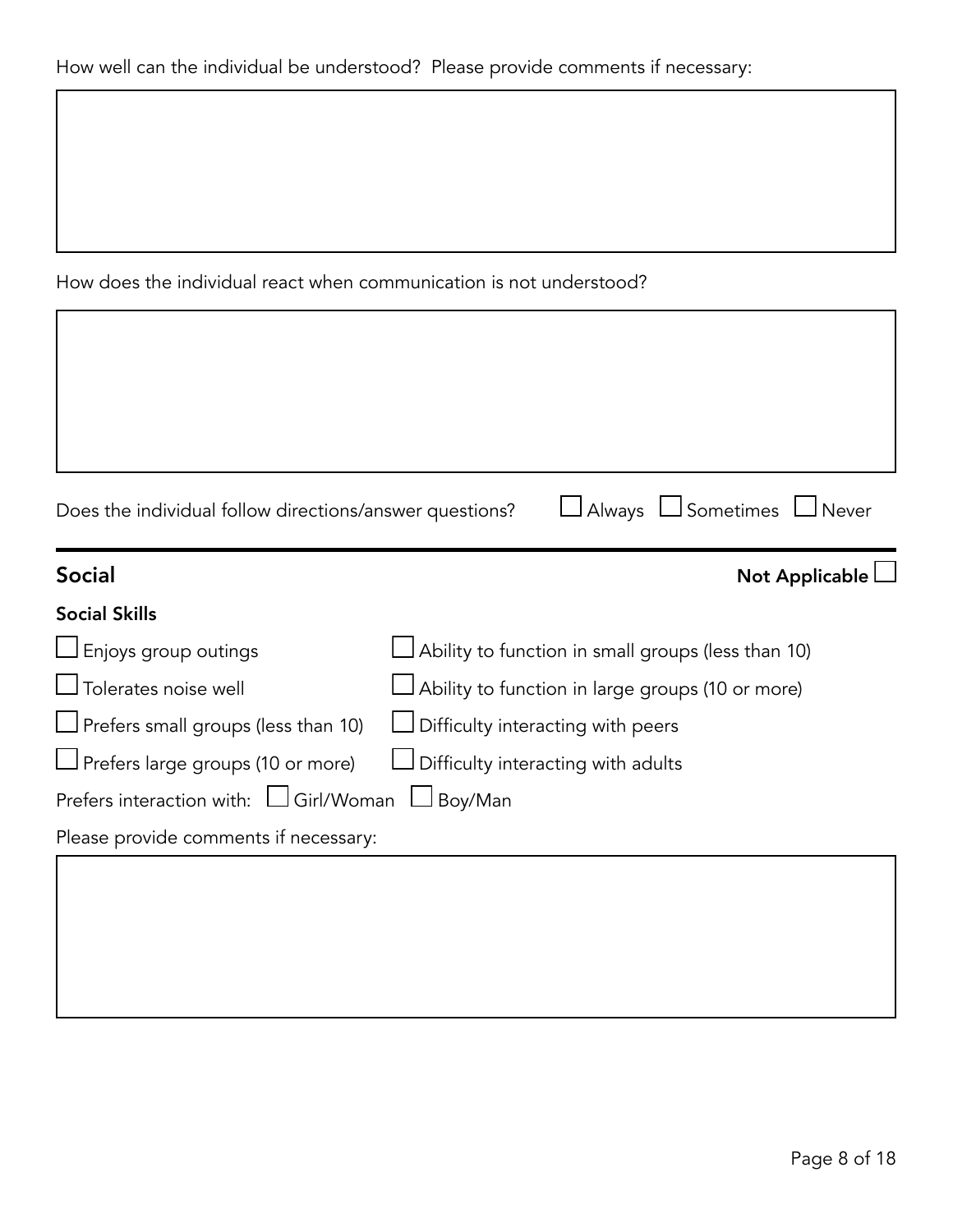# Social (cont.)

|                             | <b>No Experience</b> | Independent | <b>Some Assistance</b> | <b>Full Assistance</b> |
|-----------------------------|----------------------|-------------|------------------------|------------------------|
| Crafts                      |                      |             |                        |                        |
| Active games                |                      |             |                        |                        |
| Passive games               |                      |             |                        |                        |
| Sports                      |                      |             |                        |                        |
| Interact with peers         |                      |             |                        |                        |
| Unstructured play           |                      |             |                        |                        |
| Playground                  |                      |             |                        |                        |
| Open spaces<br>(i.e. parks) |                      |             |                        |                        |
| Community outing            |                      |             |                        |                        |
| Water activities            |                      |             |                        |                        |

Please provide comments if necessary.

| Favourite quiet activities:                                    |  |
|----------------------------------------------------------------|--|
| Favourite theme or characters                                  |  |
| Favourite choices (music/songs, TV<br>shows/characters/videos) |  |
| Other hobbies/interests involved in                            |  |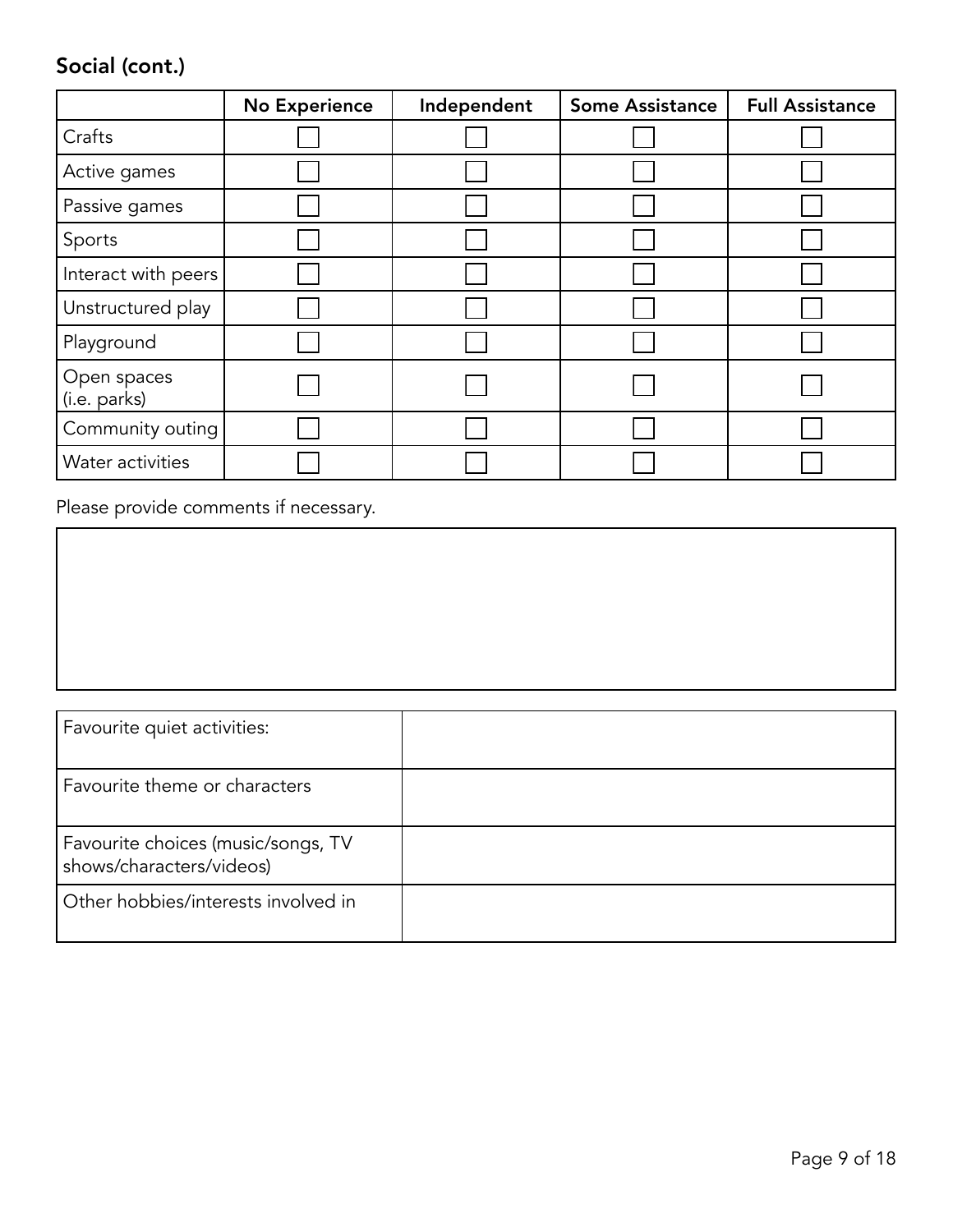|                     | <b>Emotions, Focus and Behaviour Management</b>                                                                                   |                |            | Not Applicable                                                                                               |
|---------------------|-----------------------------------------------------------------------------------------------------------------------------------|----------------|------------|--------------------------------------------------------------------------------------------------------------|
| <b>Emotions</b>     |                                                                                                                                   |                |            |                                                                                                              |
|                     | Comment briefly on the individual's general behaviour and mood:                                                                   |                |            |                                                                                                              |
| $\sqcup$ Calm       | Happy                                                                                                                             | Excitable      | $\Box$ Shy | J Anxious                                                                                                    |
|                     | $\Box$ Mood Swings $\Box$ Easily Frustrated $\Box$ Other $\_\_\_\_\_\_\_\_\_\_\_\_\_\_\_\_\_\_\_\_\_\_\_\_\_\_\_\_\_\_\_\_\_\_\_$ |                |            |                                                                                                              |
|                     | Does the individual have strong fears/dislikes? (check all that apply)                                                            |                |            |                                                                                                              |
| $\Box$ Crowds       | $\Box$ Loud sounds                                                                                                                | $\Box$ Animals |            | □Bugs □ Mascots/Costumes                                                                                     |
|                     |                                                                                                                                   |                |            | $\Box$ Weather (i.e. lightning, thunder) $\hfill\Box$ Water $\hfill\Box$ Other $\hfill\Box$                  |
| <b>Focus</b>        |                                                                                                                                   |                |            |                                                                                                              |
|                     | Which instructional/assistance methods are the most effective? (check all that apply)                                             |                |            |                                                                                                              |
|                     |                                                                                                                                   |                |            | $\Box$ Hand over hand $\Box$ Verbal Instructions $\,\Box$ Written/Drawn Instructions $\,\Box$ Demonstrations |
| $\Box$ Peer Support |                                                                                                                                   |                |            |                                                                                                              |
|                     | What works well to motivate the individual? (check all that apply)                                                                |                |            |                                                                                                              |
|                     | $\Box$ Verbal Praise $\Box$ Quiet Time $\Box$ Music $\Box$ Reward Chart $\Box$ Rewards                                            |                |            |                                                                                                              |
|                     | $\Box$ Non-Verbal Praise (e.g. Thumbs Up) $\Box$ Other _____________________________                                              |                |            |                                                                                                              |
|                     | Please provide comments if necessary:                                                                                             |                |            |                                                                                                              |
|                     |                                                                                                                                   |                |            |                                                                                                              |
|                     |                                                                                                                                   |                |            |                                                                                                              |
|                     |                                                                                                                                   |                |            |                                                                                                              |
|                     |                                                                                                                                   |                |            |                                                                                                              |
|                     |                                                                                                                                   |                |            |                                                                                                              |

## Behaviour Management

| Check all behaviours<br>exhibited and frequency   per month | Less than once | Less the once<br>per week | Less than once<br>per day | More than once<br>per day |
|-------------------------------------------------------------|----------------|---------------------------|---------------------------|---------------------------|
| <b>High Energy</b>                                          |                |                           |                           |                           |
| Low Energy                                                  |                |                           |                           |                           |

## Continued on next page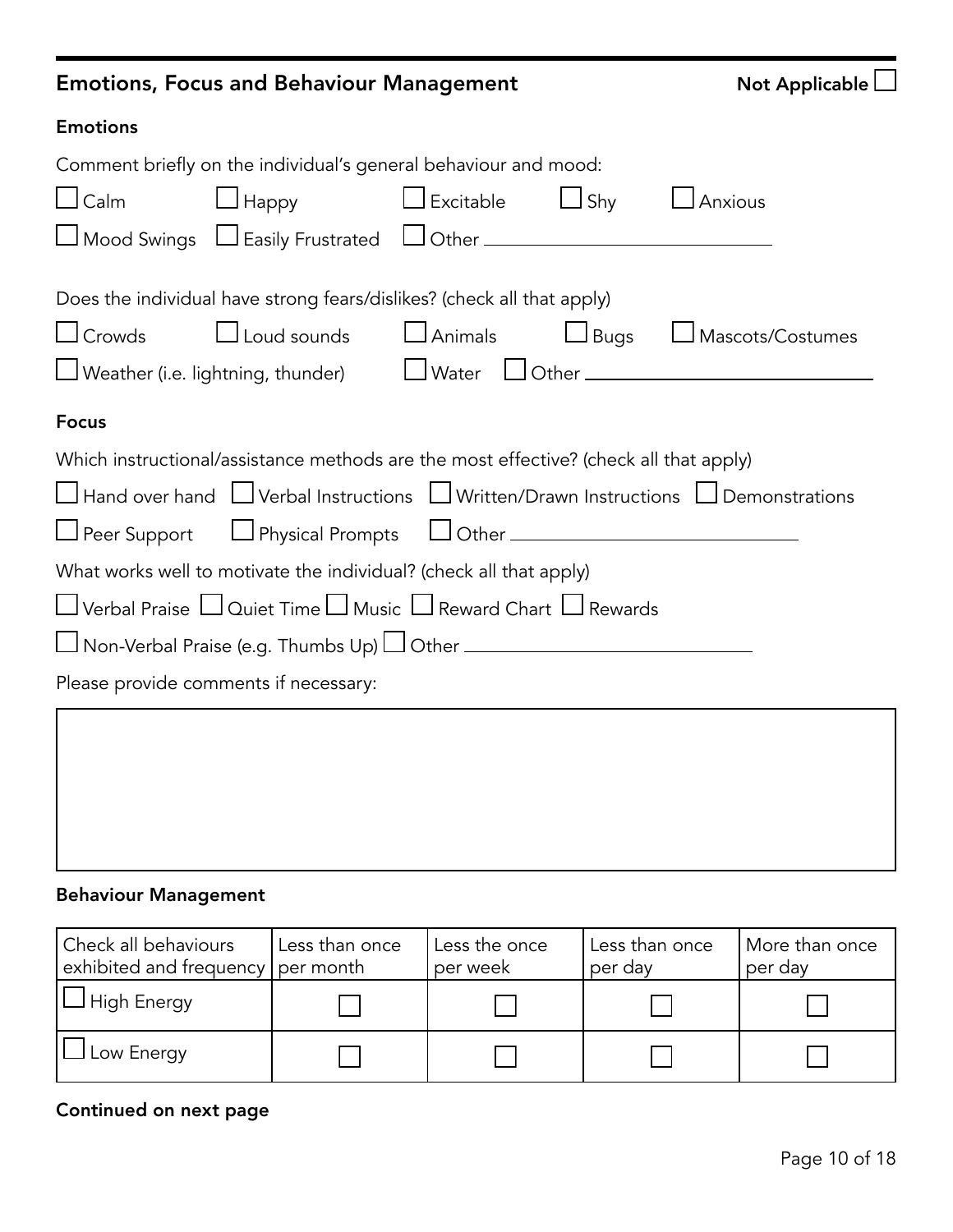## Behaviour Management (cont.)

| Low Frustration<br>Tolerance                             |  |  |
|----------------------------------------------------------|--|--|
| Wanders                                                  |  |  |
| Runs Away and/or<br><b>Bolts</b>                         |  |  |
| Hides                                                    |  |  |
| Non Compliant                                            |  |  |
| Resistant to change                                      |  |  |
| Self Injurious                                           |  |  |
| <b>Head Butting</b>                                      |  |  |
| Head Banging                                             |  |  |
| Screams/Shouts                                           |  |  |
| Aggressive to<br>Others                                  |  |  |
| <b>Bites</b>                                             |  |  |
| Scratches                                                |  |  |
| Push, Hit or Kick<br>Adults                              |  |  |
| Push, Kick or Hit<br>Peers                               |  |  |
| $\blacksquare$<br>Destructive to own/<br>others property |  |  |
| Self Stimulation                                         |  |  |
| Sexual<br>inappropriateness                              |  |  |
| Profane language                                         |  |  |
| Temper tantrums                                          |  |  |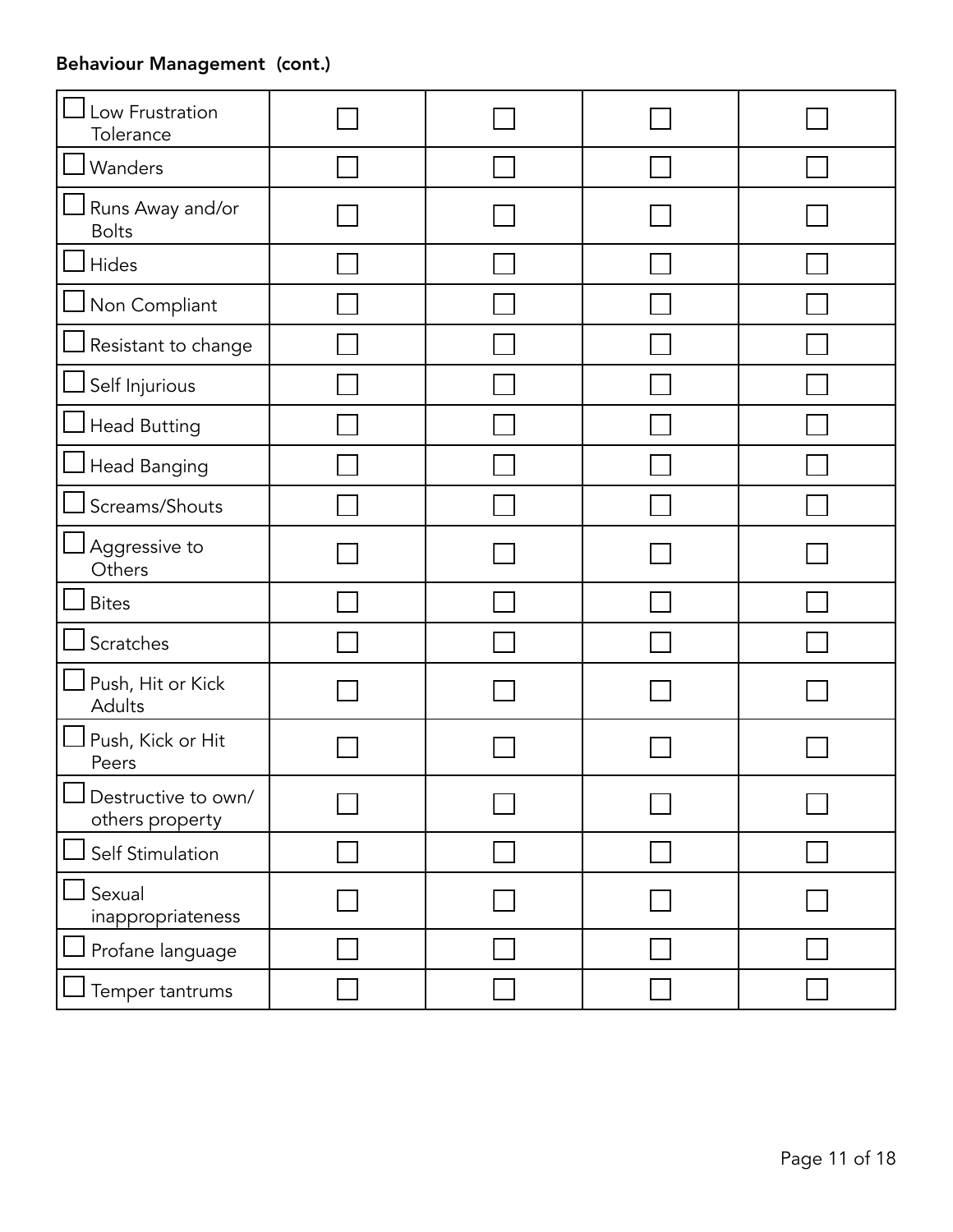## Behaviour Management (cont.)

Please describe individual aggressive and self-injurious behaviours:

| What kind of situations are triggers?                                 |                                                                       |
|-----------------------------------------------------------------------|-----------------------------------------------------------------------|
| □ Playgrounds/Parks □ Swimming Pools                                  | Public Transit/TTC Line/Buses                                         |
| □ Off-location Trips □ Frequent Transitions                           | $\operatorname{\mathsf{J}}\nolimits$ Out Trip to new environments     |
| Weather (e.g. Lightning, Thunder)                                     | □ Terrain Type (i.e. Grass, Mud)                                      |
| Noise, Crowds                                                         | Multiple Programs Running in One Area (i.e. Several Camps in One Gym) |
| J Room Type ___________________                                       | Denied a request                                                      |
|                                                                       |                                                                       |
| Please provide comments if necessary.                                 |                                                                       |
|                                                                       |                                                                       |
|                                                                       |                                                                       |
|                                                                       |                                                                       |
|                                                                       |                                                                       |
|                                                                       |                                                                       |
| Does the individual have difficulty with transitions?                 | JYes ∐No                                                              |
| If yes, what strategies work best? (check all that apply)             |                                                                       |
| Countdowns □ Visual Aids □ Calendars □ Songs or Rhymes                |                                                                       |
| $\Box$ First/Then $\Box$ Other $\Box$<br>$\Box$ Fidget Toys           |                                                                       |
| What has helped at home/school to assist the individual to calm down? |                                                                       |
|                                                                       |                                                                       |
|                                                                       |                                                                       |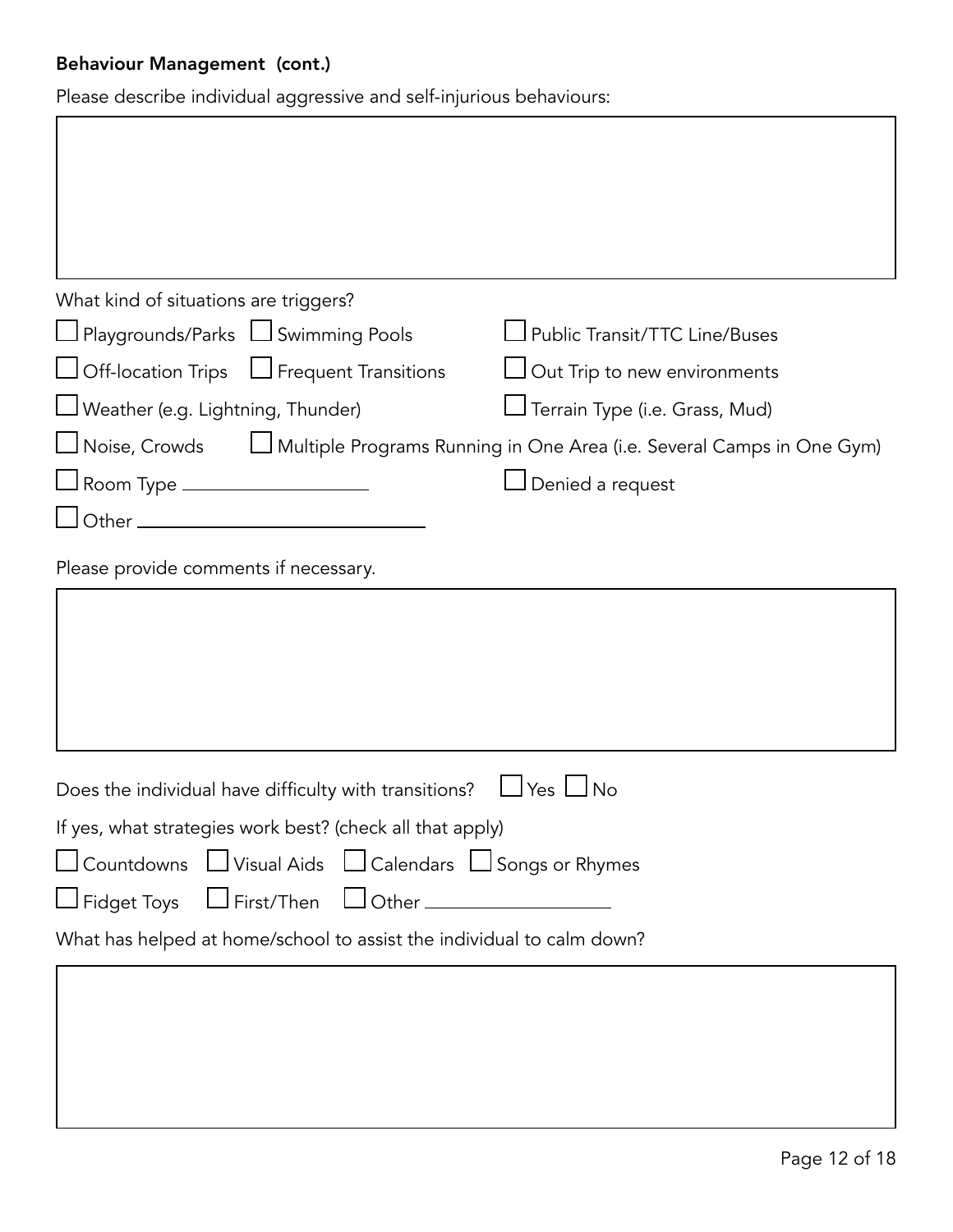| <b>Safety</b><br>Not Applicable                                                                            |
|------------------------------------------------------------------------------------------------------------|
| Please comment on the individual's safety behaviour: (check all that apply)                                |
| Stops/responds to hearing their name<br>Recognizes danger (i.e. broken glass)                              |
| Can follow verbal directions<br>J Has street safety skills                                                 |
| Communicates name and phone number $\Box$ Other $\Box$                                                     |
| Are there any individual habits or concerns pertaining to safety that we should be aware of?               |
|                                                                                                            |
|                                                                                                            |
|                                                                                                            |
| $\Box$ Yes $\Box$ No<br>Does the individual have a safety plan (i.e. at school, home)?                     |
| Will you provide a copy of the safety plan? $\Box$ Yes $\Box$ No                                           |
|                                                                                                            |
| <b>Senses, Motor and Visual Skills</b><br>Not Applicable L                                                 |
| Sensory                                                                                                    |
| Seeks touch (e.g. hugs, tight spaces, pinches, hits, shows high tolerance for pain)                        |
| Sensitive to light, sound, taste, smell (describe)<br>$\Box$ Seeks messy material (e.g. glue, sand)        |
| $\Box$ Appears fearful of active games, slides, climbers<br>□ Dislikes putting on/off shoes/socks/clothing |
| Dislikes having feet off ground (e.g. slide, climber) LJ Dislikes being touched                            |
| Excessive mouthing of objects/fingers and /or eats non-edible items                                        |
| Avoids sitting for long periods (e.g. runs, rocks, spins, jumps)                                           |
| Other_                                                                                                     |
| Please provide comment if necessary:                                                                       |
|                                                                                                            |
|                                                                                                            |
|                                                                                                            |
|                                                                                                            |
| <b>Gross Motor</b>                                                                                         |
| Has good balance (e.g. does not trip, fall)                                                                |

| $\Box$ Needs help with transitional movements or changing positions |
|---------------------------------------------------------------------|
|---------------------------------------------------------------------|

Walks on toes, heels or has awkward gait

Avoids physical activity (e.g. floppy, tires easily)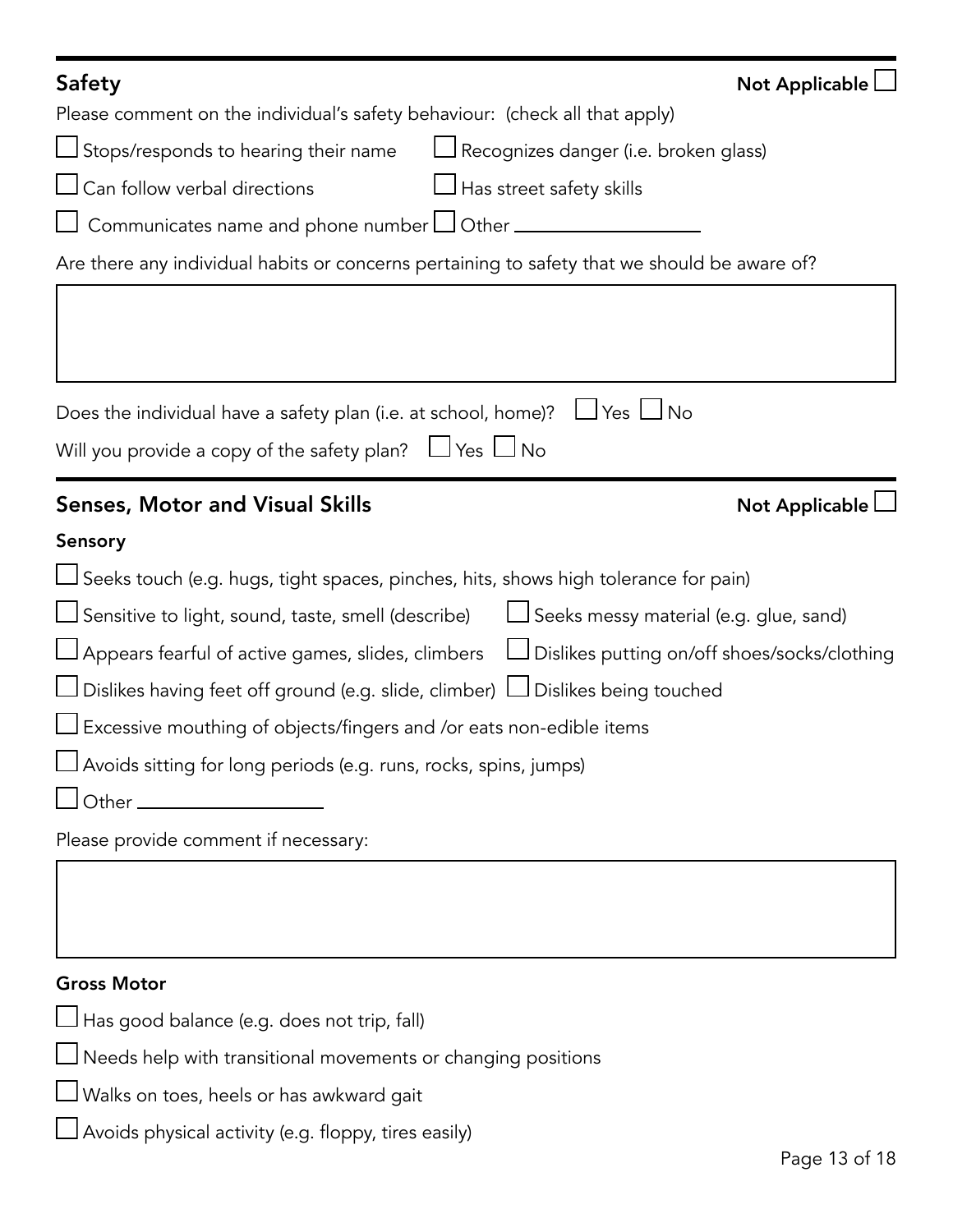#### Gross Motor (cont.)

Delayed motor milestones (e.g. crawl, sit, stand, walk)

Difficulty with developmental gross motor skills (e.g. kicking ball, climbing stairs, riding tricycle)

| $\Box$ Physically dependent for Gross motor movements $\Box$ Other . |  |  |
|----------------------------------------------------------------------|--|--|
|----------------------------------------------------------------------|--|--|

Please provide comment if necessary:

#### Fine Motor: How is the individual with the following skills

 $\Box$  Needs help with manipulative toys (e.g. beads, Lego)

 $\Box$  Needs help using both hands for 2-handed activities (e.g. using scissors, beading, colouring)

 $\Box$  Full support required for dine motor skills  $\Box$  Needs help learning new fine motor skills

 $\Box$  Needs help with holding small objects  $\Box$  Other  $\Box$ 

|  | Please provide comment if necessary: |  |
|--|--------------------------------------|--|
|  |                                      |  |

| Oral Motor: Does the individual have challenges with the following (check all that apply) |                                 |
|-------------------------------------------------------------------------------------------|---------------------------------|
| $\Box$ Swallowing $\Box$ Coughing/Choking $\Box$ Vomiting                                 | $\Box$ Gastrointestinal         |
| $\Box$ G-Tube<br>Food Type: $\Box$ Solid $\Box$ Puree                                     |                                 |
| $\Box$ Takes a long time to eat                                                           | Difficulty drinking from a cup  |
| Certain textures (e.g. gags, spits out food)                                              |                                 |
| $\Box$ Had a formal feeding assessment (Where and when)                                   |                                 |
| $\Box$ Excessive drooling                                                                 | Difficulties with spoon feeding |
| $\Box$ Avoids contact in/around the mouth (e.g. spoon)                                    | $\Box$ Other $\Box$             |
| Please provide comment if necessary:                                                      |                                 |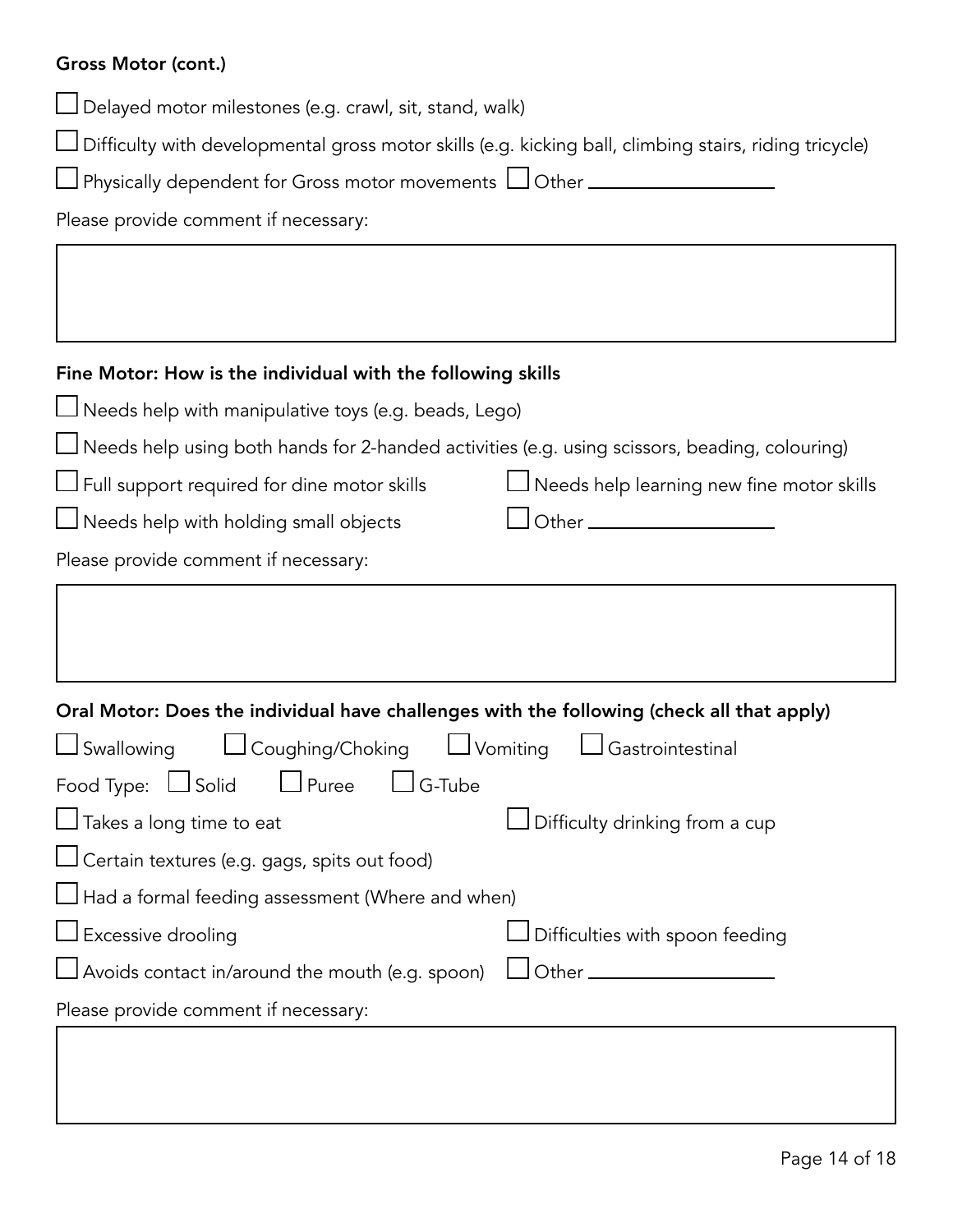## Activities of Daily Living

|                                                                                                                                                                                                                                                                                                                                                                              | Independent | <b>Some Assistance</b> | <b>Full Assistance</b> |  |
|------------------------------------------------------------------------------------------------------------------------------------------------------------------------------------------------------------------------------------------------------------------------------------------------------------------------------------------------------------------------------|-------------|------------------------|------------------------|--|
| Mobility                                                                                                                                                                                                                                                                                                                                                                     |             |                        |                        |  |
| Feeding                                                                                                                                                                                                                                                                                                                                                                      |             |                        |                        |  |
| Dress/undress                                                                                                                                                                                                                                                                                                                                                                |             |                        |                        |  |
| Toileting                                                                                                                                                                                                                                                                                                                                                                    |             |                        |                        |  |
| $\Box$ Yes $\Box$ No<br>Is the individual toilet-trained?<br>Are there any special behaviours/routines/things we should know associated with toileting?<br>Please indicate if the individual is able to do the following actions: (check all that apply)<br>$\Box$ Wipe<br>$\Box$ Wash hands<br>Use feminine product (if applicable)<br>Please provide comment if necessary: |             |                        |                        |  |
| <b>Special Equipment</b><br>$\Box$ Walker<br>$\mathsf{\mathsf{I}}$ Stroller<br>Wheelchair<br>Ramp<br>JAnkle Foot Orthosis LJ Portable Toilet LJ Skate/Ski equipment<br>$\Box$ Hoyer Lift<br>Adult Change Table:<br>Please provide comment if necessary:                                                                                                                      |             |                        |                        |  |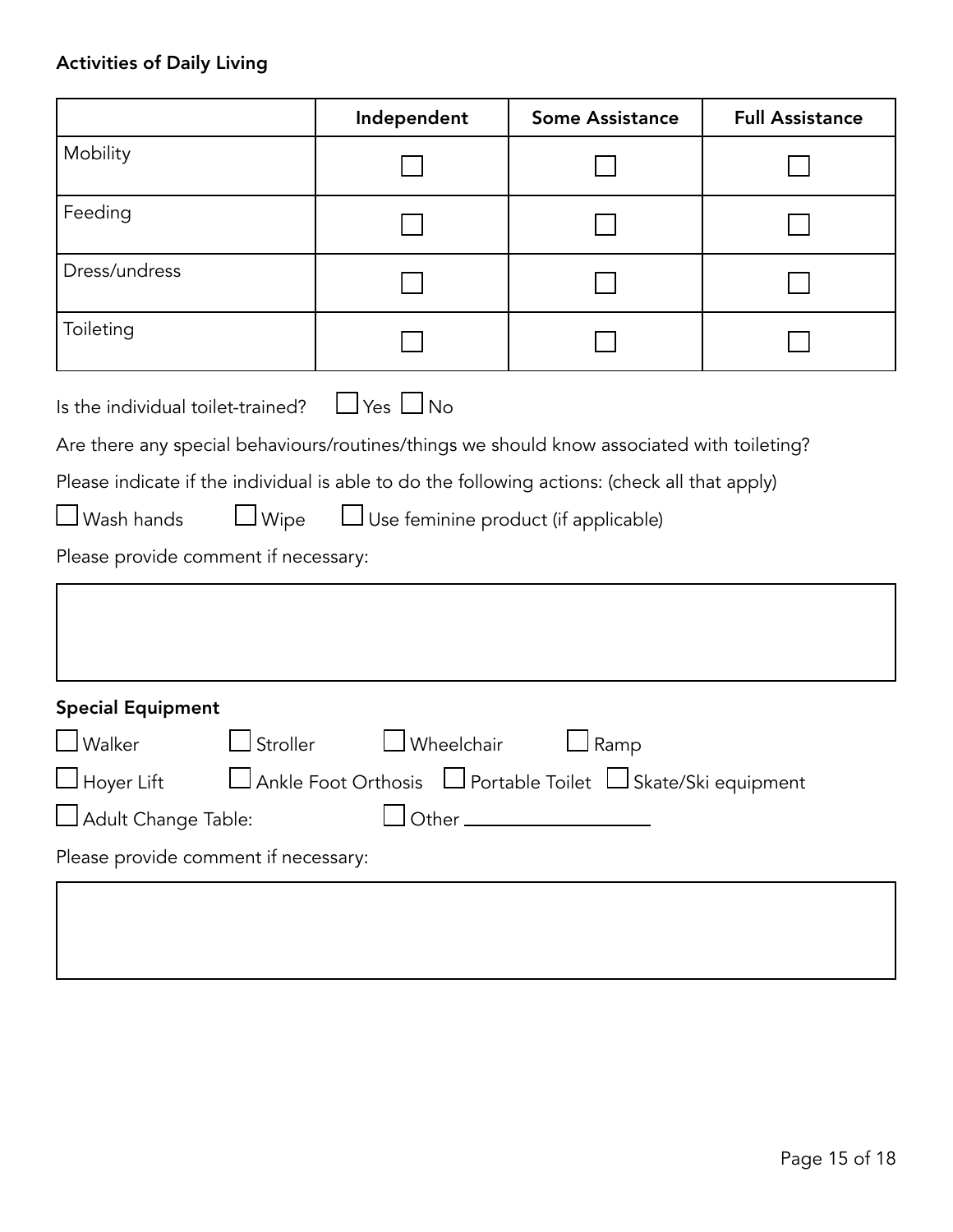| <b>Aquatics</b>                                                                            |                                                   | Not Applicable                             |
|--------------------------------------------------------------------------------------------|---------------------------------------------------|--------------------------------------------|
| <b>Aquatic Environment</b>                                                                 |                                                   |                                            |
| $\sqcup$ Yes<br>Is individual comfortable in water?                                        | <u>I No</u>                                       | $\sf J$ Never been in water                |
| Is individual comfortable in a:                                                            |                                                   | □ Splash pad □ Wading pool □ Swimming pool |
| $\Box$ Non-swimmer<br>What swimming level is individual at:                                | $\Box$ Beginner swimmer                           |                                            |
|                                                                                            | Advanced swimmer (deep end)                       |                                            |
| How does the individual respond to touch in water? $\Box$ Positive                         |                                                   | $\Box$ Negative                            |
| Does the individual have breath control (e.g. blow bubbles, head in water)?                |                                                   |                                            |
| $\Box$ Yes $\Box$ No $\Box$ Unsure                                                         |                                                   |                                            |
| Does the individual require a Personal Flotation Device (PFD)? (e.g. noodles, life jacket) |                                                   |                                            |
| $\Box$ Yes $\Box$ No $\Box$ Unsure                                                         |                                                   |                                            |
| If yes, please provide comments:                                                           |                                                   |                                            |
|                                                                                            |                                                   |                                            |
| If an experienced swimmer, can the individual do a Deep-end Test?                          |                                                   | $\sqcup$ Yes $\sqcup$ No                   |
| If the individual is taking or has taken swim lessons, what is the last level completed:   |                                                   |                                            |
| $\Box$ Stairs<br>How does individual enter/exit pool:                                      | $\Box$ Wheelchair<br>_  Other ___________________ | $\Box$ Ramp                                |
| Are there challenges with the individual exiting a pool?                                   |                                                   | $\Box$ Yes $\Box$ No                       |
| If yes, what strategies will work?                                                         |                                                   |                                            |
|                                                                                            |                                                   |                                            |
|                                                                                            |                                                   |                                            |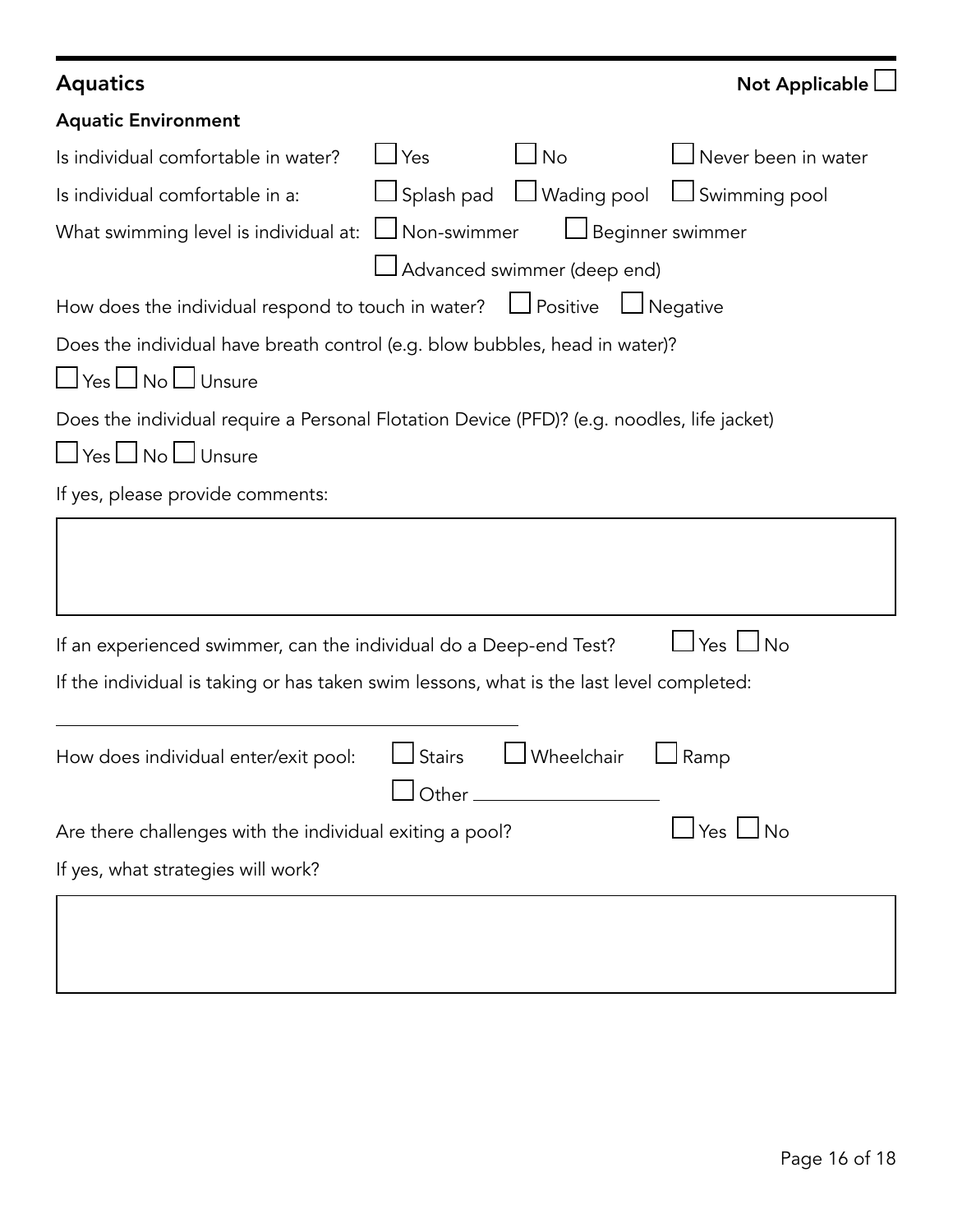#### Goals & Expectations

| Please list three key individual skills or areas of<br>development. | Include current practice strategies to meet<br>success. |
|---------------------------------------------------------------------|---------------------------------------------------------|
|                                                                     |                                                         |
|                                                                     |                                                         |
|                                                                     |                                                         |
|                                                                     |                                                         |

#### Additional Questions or Comments

#### Next Steps for Individual and/or Parent/Legal Guardian

- 1. Staff will go through and complete a Program Screening with individual and/or parent/legal guardian (if applicable).
- 2. Complete Information Package and return to staff.
- 3. Complete a school/day program visit / telephone interview with Resource teacher (if applicable).
- 4. Staff will contact individual and/or parent/legal guardian to give the final decision.

#### Disclaimer:

Please note that partaking in the Participant Intake interview and/or completing any of the above mentioned steps does not guarantee the assignment of a support staff or enrollment into a recreation program.